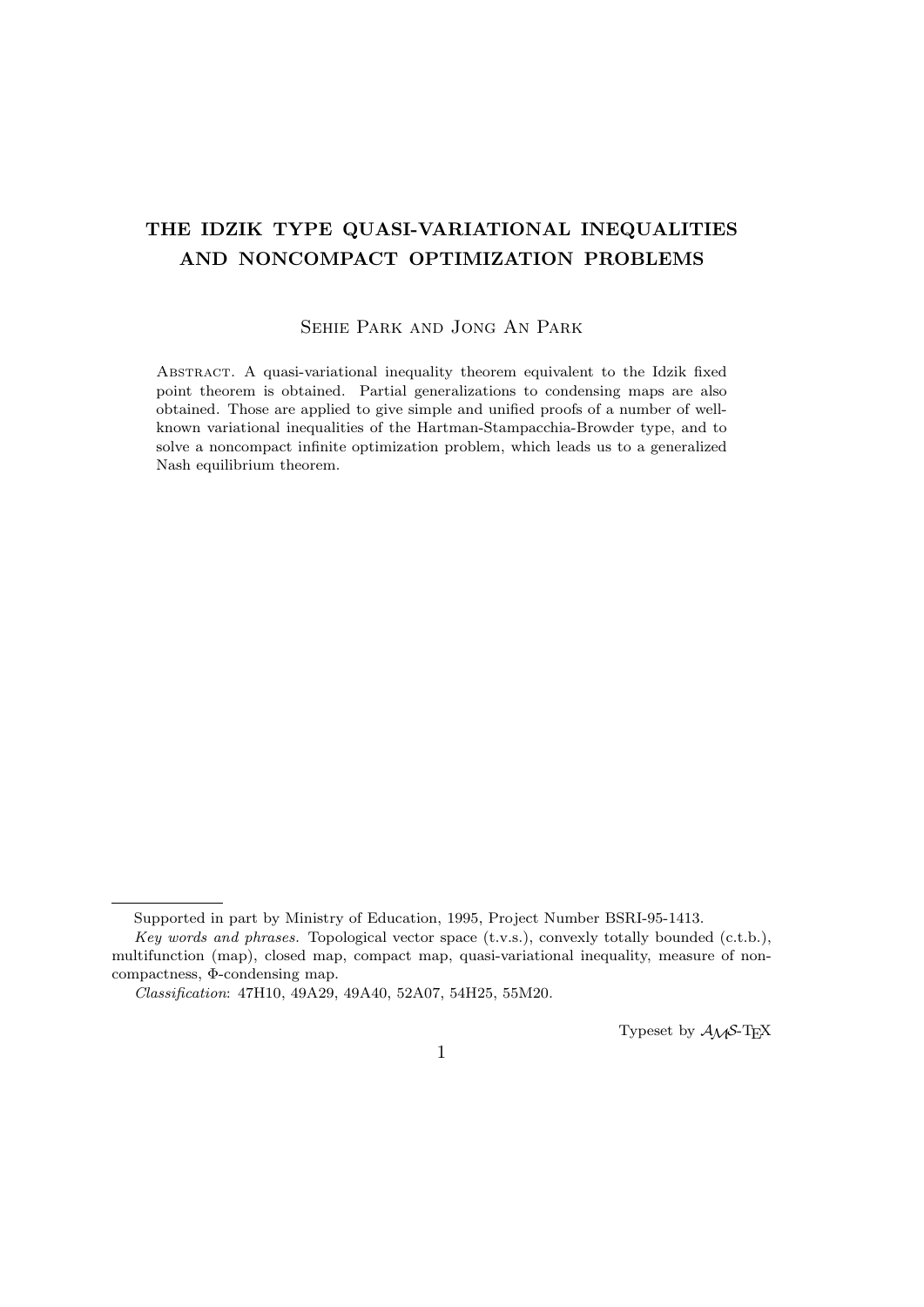### **0. Introduction**

Around 1930, Schauder conjectured that every compact convex subset of a topological vector space would have the fixed point property. During the last three decades, this old conjecture was intensively examined by many mathematicians. However, until now the conjecture is not resolved yet.

In an attempt to resolve the conjecture, Idzik [I3], in 1988, obtained a very remarkable fixed point theorem for not-necessarily locally convex topological vector spaces. His theorem is one of the most general results and extends a large number of known theorems.

In the present paper, we first obtain a quasi-variational inequality equivalent to the Idzik theorem, and then a partial generalization to condensing maps in the forms of a fixed point theorem and a quasi-variational inequality. Our new results are applied to give simple and unified proofs of the known variational inequalities of the Hartman-Stampacchia-Browder type. Finally, as an application of the Idzik theorem, we obtain a solution of a noncompact infinite optimization theorem, which leads us to a generalization of the Nash equilibrium theorem.

### **1. Compact maps**

Let *E* be a real Hausdorff topological vector space (in short, a *t.v.s.*). A set *B ⊂ E* is said to be *convexly totally bounded* (c.t.b.) whenever for every neighborhood *V* of  $0 \in E$ , there exist a finite subset  $\{x_i : i \in I\} \subset E$  and a finite family of convex sets  $\{C_i : i \in I\}$  such that  $C_i \subset V$  for each  $i \in I$  and  $B \subset \bigcup \{x_i + C_i : i \in I\}$ . See Idzik [I3] and Weber [W].

Let  $\delta$  be the fundamental system of neighborhoods of the origin 0 in  $E$ . We recall that a set  $K \subset E$  is *locally convex* if for every  $x \in K$  and every  $V \in \delta$  there exists *U* ∈  $\delta$  such that  $\text{co}((x+U) \cap K) \subset x+V$ . We say that  $K \subset E$  is of *Z* type if for every  $V \in \delta$  there exists  $U \in \delta$  such that  $\text{co}(U \cap (K - K)) \subset V$ . See [H].

The following are known [I3]:

(1) Every compact subset of a locally convex t.v.s. is c.t.b.

## $\mathcal{D}_{\mathcal{L}}$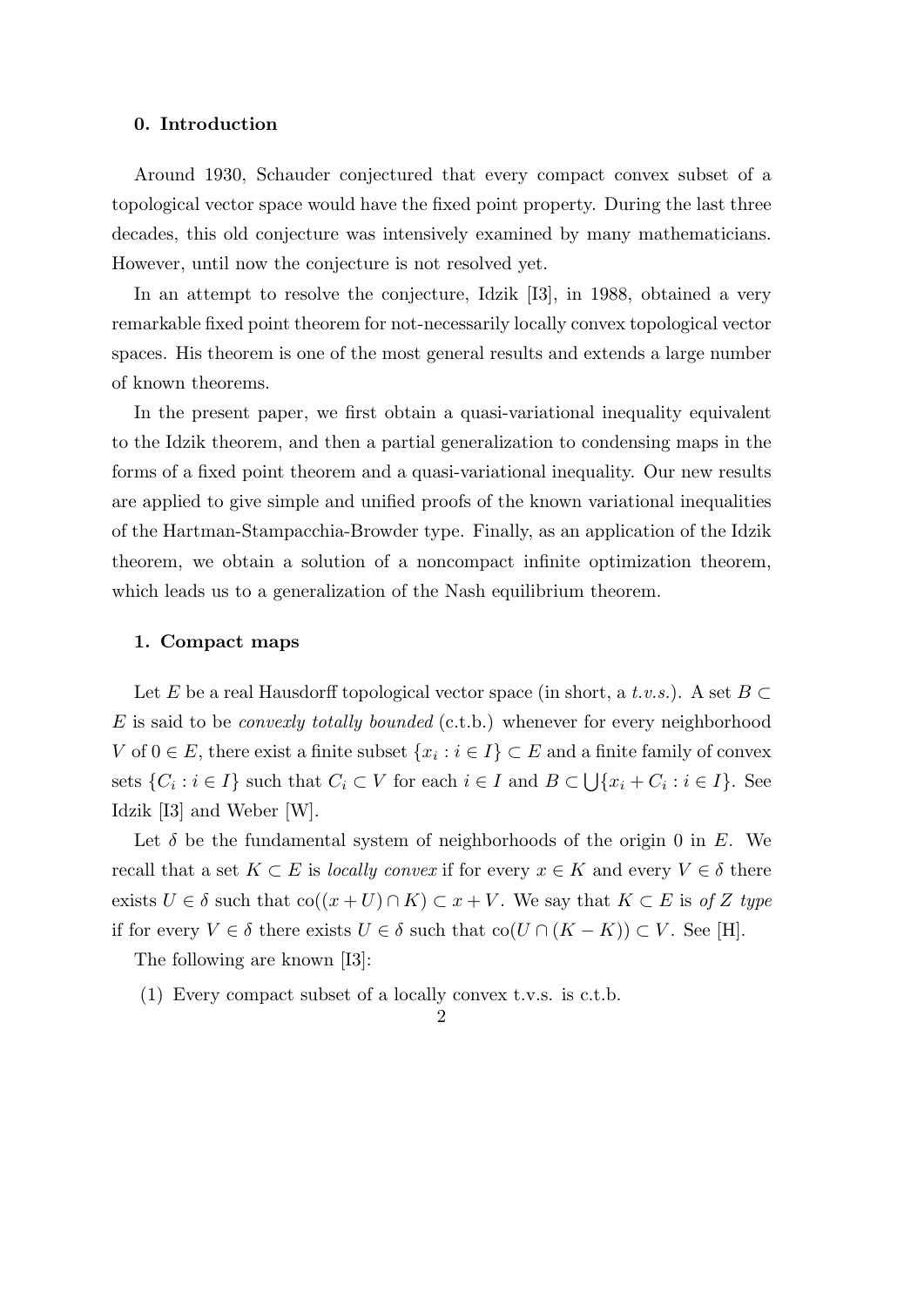- (2) If *E* is locally convex, then every subset  $K \subset E$  is of *Z* type and is a locally convex set.
- (3) If  $K \subset E$  is a compact subset which is either locally onvex or of Z type, then it is c.t.b.
- (4) If the topological dual  $E^*$  of  $E$  separates points, then every compact convex subset of *E* is c.t.b. [W].

In this paper, a *multifunction* or  $map T : X \rightarrow Y$  is nonempty valued.

For topological spaces *X* and *Y*, a map  $T : X \to Y$  is said to be *upper semicontinuous* (u.s.c.) iff for each closed set  $B \subset Y$ , the set  $T^{-}(B) = \{x \in X :$  $Tx \cap B \neq \emptyset$  is a closed subset of *X*; *lower semicontinuous* (l.s.c.) iff for each open set  $B \subset Y$ , the set  $T^{-}(B)$  is open; and *continuous* iff it is u.s.c. and l.s.c.

We begin with the following particular form of Idzik's theorem [I3, Theorem 4.3]:

**Theorem 0.** Let *X* be a nonempty convex subset of a t.v.s. E and  $T: X \rightarrow X$ *a closed map with convex values. If*  $\overline{T(X)}$  *is a compact c.t.b. subset of X, then T has a fixed point*  $x_0 \in X$ *; that is,*  $x_0 \in T(x_0)$ *.* 

Recall that *T* is said to be *closed* if its graph  $Gr(T)$  is closed in  $X \times X$  and *compact* if  $T(X)$  is a compact subset of X. Note that every u.s.c. map T is closed.

Theorem 0 generalizes earlier results due to Zima, Rzepecki, Himmelberg, and Hadžić. For references, see [I3] or  $[H]$ .

Recall that a real-valued function  $g: X \to \mathbf{R}$  on a topological space X is *lower* [resp. *upper*] *semicontinuous* (l.s.c.) [resp. u.s.c.] iff  $\{x \in X : g(x) > r\}$  [resp.  ${x \in X : g(x) < r}$  is open for each  $r \in \mathbb{R}$ . If *X* is a convex set in a vector space, then  $g: X \to \mathbf{R}$  is *quasiconcave* [resp. *quasiconvex*] iff  $\{x \in X : g(x) > r\}$  [resp.  ${x \in X : g(x) < r}$  is convex for each  $r \in \mathbb{R}$ .

The following form of quasi-variational inequality is equivalent to Theorem 0: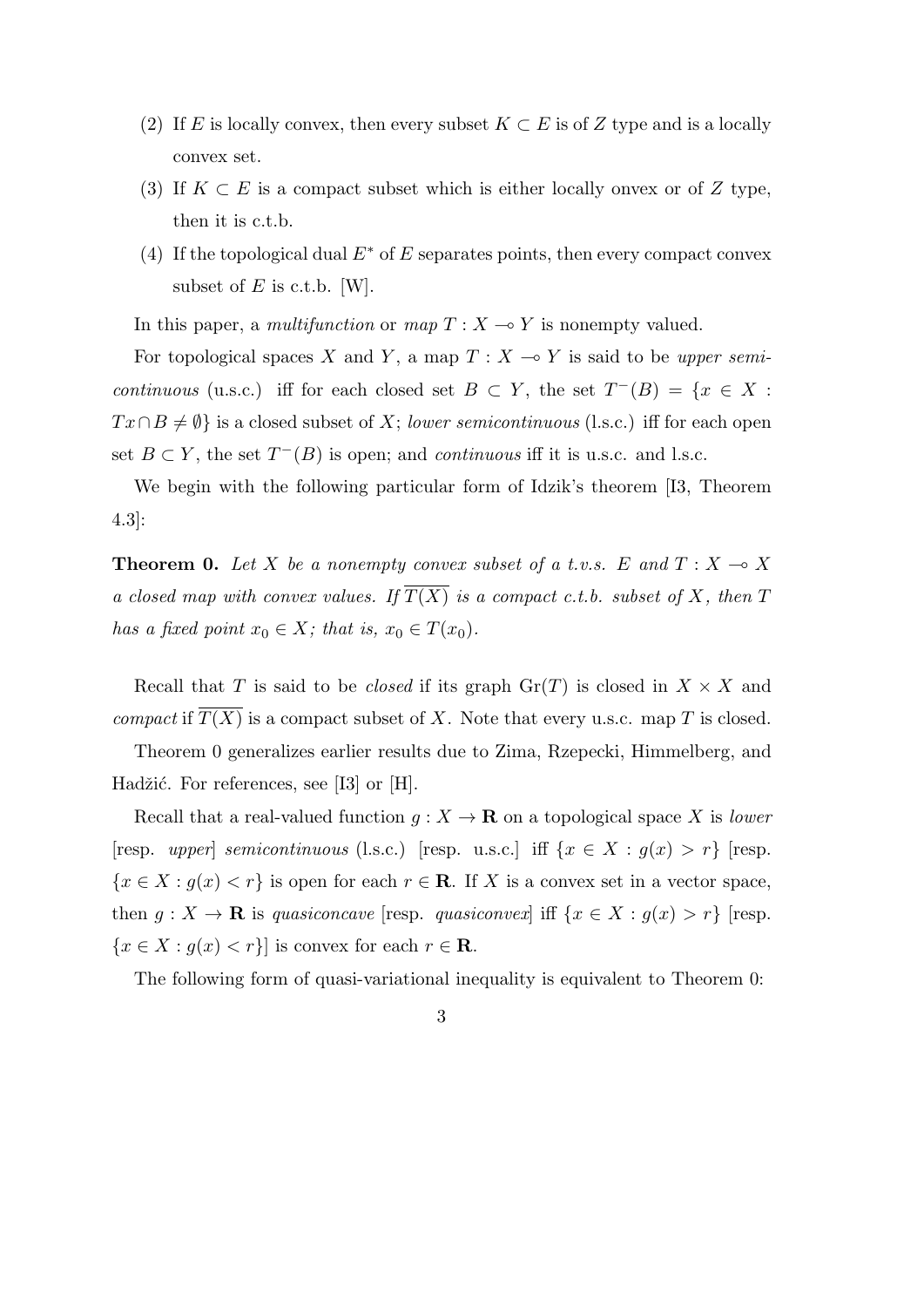**Theorem 1.** Let *X* be a nonempty convex subset of a t.v.s.  $E, f: X \times X \rightarrow \mathbb{R}$ *an u.s.c. function, and*  $S: X \to X$  *a closed compact map such that*  $\overline{S(X)}$  *is c.t.b. Suppose that*

(1) *the function M defined on X by*

$$
M(x) = \sup_{y \in S(x)} f(x, y) \quad \text{for} \quad x \in X
$$

*is l.s.c.; and*

(2) *for each*  $x \in X$ *, the set* 

$$
\{y \in S(x) : f(x, y) = M(x)\}\
$$

*is convex.*

*Then there exists an*  $\hat{x} \in X$  *such that* 

$$
\hat{x} \in S(\hat{x})
$$
 and  $f(\hat{x}, \hat{x}) = M(\hat{x}).$ 

*Proof.* Note that the marginal function *M* in (1) is actually continuous by the well-known theorem of Berge [B, Theorem 2, Section 3, Chapter VI]. Define a map  $T: X \to X$  by

$$
T(x) = \{ y \in S(x) : f(x, y) = M(x) \}
$$

for  $x \in X$ . Note that each  $T(x)$  is nonempty and convex by (2). We show that the graph  $\text{Gr}(T)$  is closed in  $X \times X$ . In fact, let  $(x_{\alpha}, y_{\alpha}) \in \text{Gr}(T)$  and  $(x_{\alpha}, y_{\alpha}) \to (x, y)$ . Then

$$
f(x, y) \ge \overline{\lim_{\alpha}} f(x_{\alpha}, y_{\alpha}) = \overline{\lim_{\alpha}} M(x_{\alpha})
$$
  
 
$$
\ge \underline{\lim_{\alpha}} M(x_{\alpha}) \ge M(x)
$$

and, since  $\text{Gr}(S)$  is closed in  $X \times X$ ,  $y_\alpha \in S(x_\alpha)$  implies  $y \in S(x)$ . Hence  $(x, y) \in$ Gr(*T*). Since  $\overline{T(X)} \subset \overline{S(X)}$  and *S* is compact,  $\overline{T(X)}$  is a compact c.t.b. subset of *X*. Therefore, by Theorem 0, *T* has a fixed point  $\hat{x} \in X$ ; that is,  $\hat{x} \in S(\hat{x})$  and  $f(\hat{x}, \hat{x}) = M(\hat{x})$ . This completes our proof.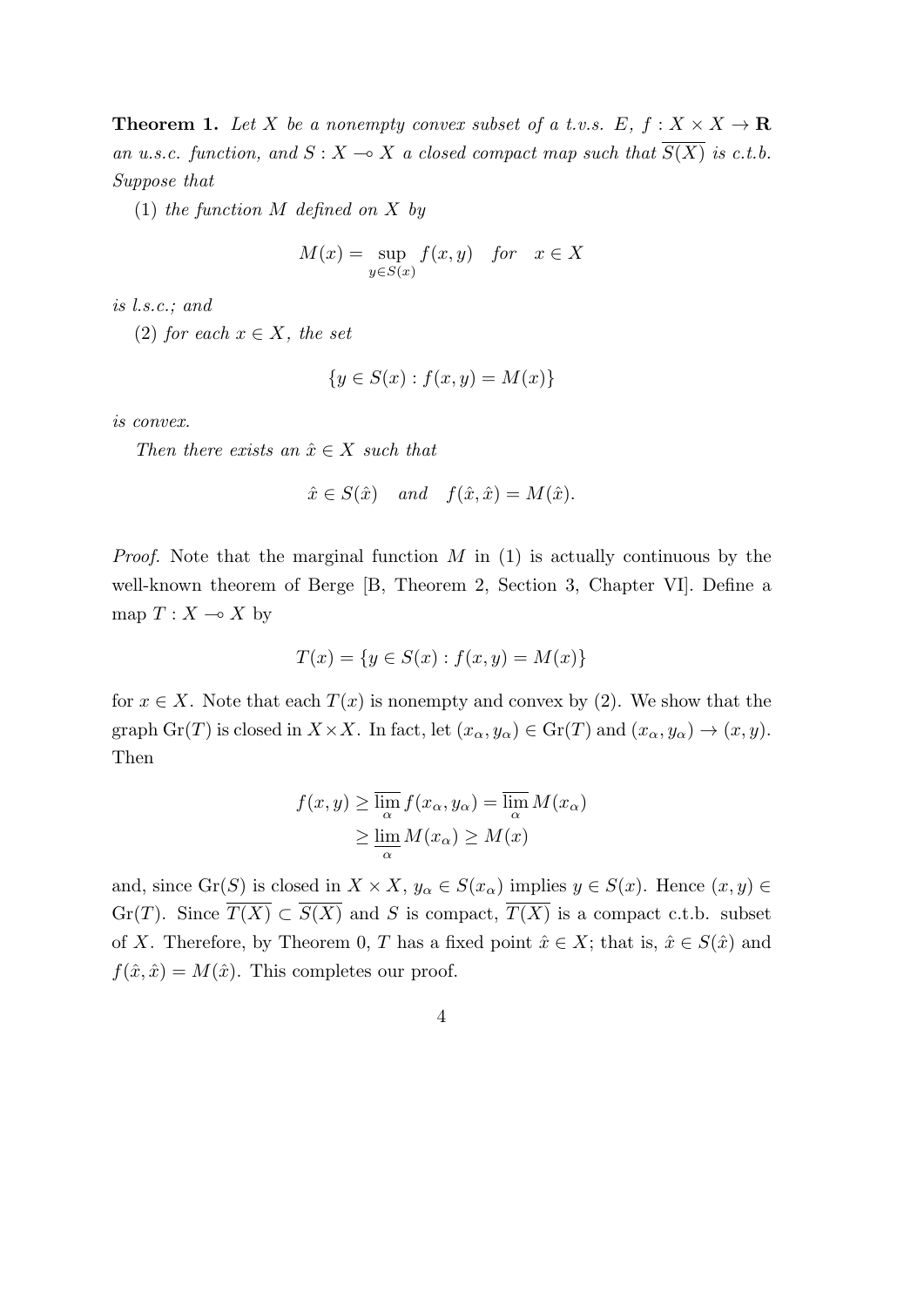**Remarks.** 1. If  $f(x, y) \equiv 0$  for all  $x, y \in X$ , then Theorem 1 reduces to Theorem 0. If *f* and *S* are continuous, then condition (1) holds by the theorem of Berge  $[B]$ .

2. For a locally convex t.v.s. *E*, particular forms of Theorem 1 were obtained by Takahashi [T, Theorem 4] and Im and Kim [IK, Theorem 1]. Those authors applied their results to best approximation problems and optimization problems, respectively. See also Park [P2] and Park and Chen [PC].

### **2.** Φ**-condensing maps**

In this section, we show that Theorem 1 also holds for condensing maps, whenever the domain *X* is closed, instead of compact maps.

Let *E* be a t.v.s. and *C* a lattice with a least element, which is denoted by 0. A function  $\Phi: 2^E \to C$  is called a *measure of noncompactness* on E provided that the following conditions hold for any  $X, Y \in 2^E$ :

- (1)  $\Phi(X) = 0$  iff  $\overline{X}$  is compact;
- (2)  $\Phi(\overline{co} X) = \Phi(X)$ , where  $\overline{co}$  denotes the convex closure of X; and
- (3)  $\Phi(X \cup Y) = \max{\{\Phi(X), \Phi(Y)\}}$ .

It follows that  $X \subset Y$  implies  $\Phi(X) \leq \Phi(Y)$ .

The above notion is a generalization of the set-measure *γ* and the ball-measure *χ* of noncompactness defined either in terms of a family of seminorms or a norm. For details, see [PF].

If  $T: X \to E$ ,  $X \subset E$ , then *T* is called  $\Phi$ -*condensing* provided that if  $D \subset X$ and  $\Phi(D) \leq \Phi(T(D))$ , then  $\overline{D}$  is compact; that is,  $\Phi(D) = 0$ .

Every map defined on a compact set is  $\Phi$ -condensing. Note also that every compact map is Φ-condensing. See [MTY].

The following is recently due to Mehta, Tan, and Yuan [MTY, Lemma 1] for a locally convex t.v.s., but the proof works also for any t.v.s.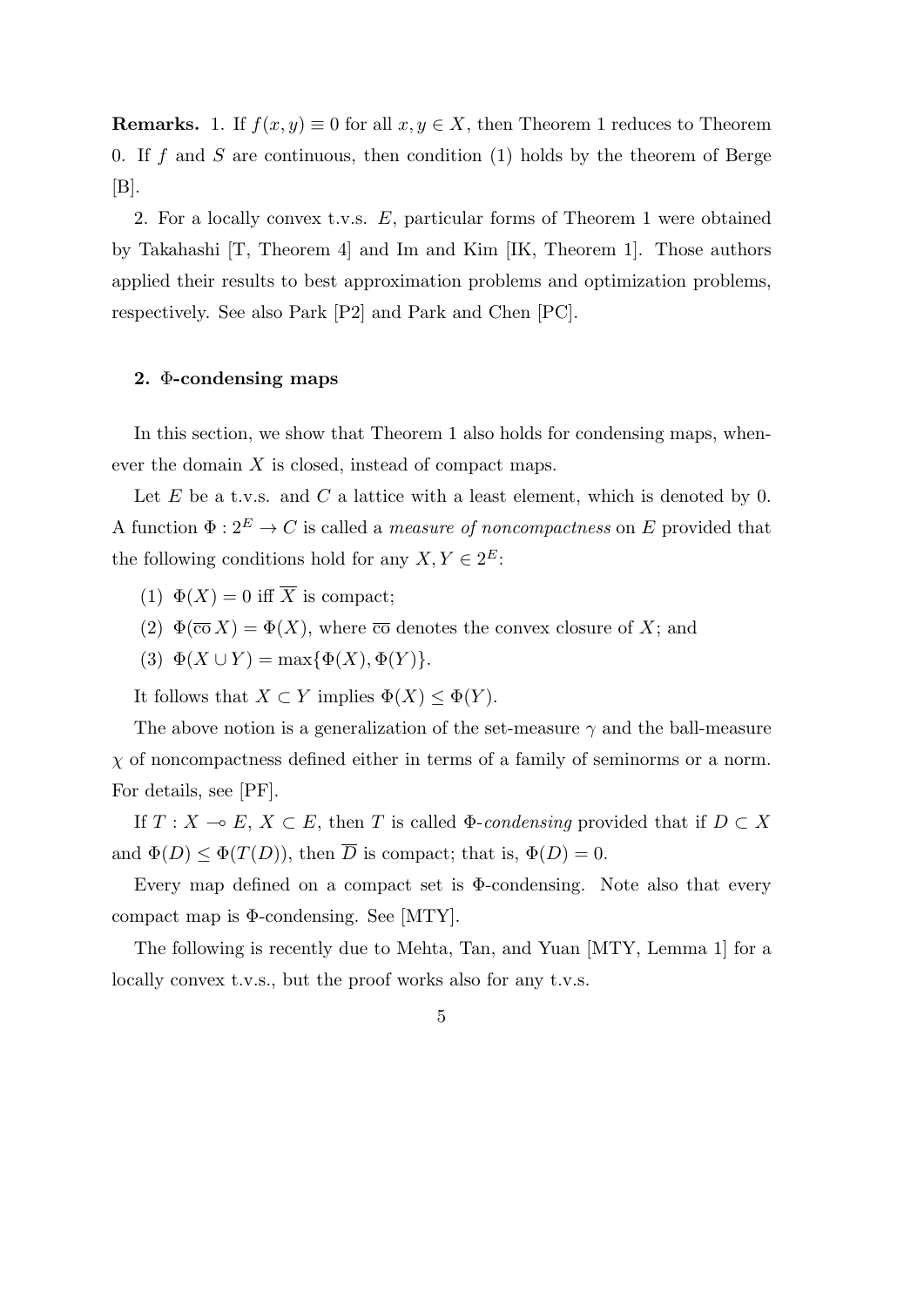**Lemma.** Let X be a nonempty closed convex subset of a t.v.s.  $E$  and  $\Phi$  a measure *of noncompactness on E.* If  $T : X \rightarrow X$  is  $\Phi$ -condensing, then there exists a *nonempty compact convex subset*  $K$  *of*  $X$  *such that*  $T(K) \subset K$ *.* 

From Theorem 0 and Lemma, we obtain the following fixed point theorem for Φ-condensing maps:

**Theorem 2.** Let *X* be a nonempty closed convex subset of a t.v.s.  $E$  and  $\Phi$  a *measure of noncompactness on*  $E$ *. If*  $T : X \rightarrow X$  *is a closed*  $\Phi$ *-condensing map with convex values such that*  $\overline{T(X)}$  *is a c.t.b. subset of X, then T has a fixed point.* 

*Proof.* By Lemma, there exists a nonempty compact convex subset *K* of *X* such that  $T(K) \subset K$ . Then  $T|_K$  is a closed map with convex values such that  $\overline{T(K)} \subset$  $\overline{T(X)}$ . Since  $\overline{T(K)}$  is a compact c.t.b. subset of *K*,  $T|_K$  has a fixed point.

Theorem 2 has the following equivalent formulation of a quasi-variational inequality:

**Theorem 3.** *Let X be a nonempty closed convex subset of a t.v.s. E,* Φ *a measure of noncompactness on*  $E$ ,  $f: X \times X \rightarrow \mathbf{R}$  *an u.s.c. function, and*  $S: X \rightarrow X$ *a closed*  $\Phi$ -condensing map such that  $\overline{S(X)}$  is a c.t.b. subset of X. Suppose that *conditions* (1) *and* (2) *of Theorem 1 hold.*

*Then there exists an*  $\hat{x} \in X$  *such that* 

$$
\hat{x} \in S(\hat{x})
$$
 and  $f(\hat{x}, \hat{x}) = M(\hat{x}).$ 

*Proof.* Define a map  $T: X \to X$  as in the proof of Theorem 1. Then *T* is a closed map with convex values such that  $\overline{T(X)}$  is a c.t.b. subset of *X*. We show that *T* is also a  $\Phi$ -condensing. In fact, suppose that  $D \subset X$  and  $\Phi(D) \leq \Phi(T(D))$ . Then  $\Phi(D) \leq \Phi(T(D)) \leq \Phi(S(D))$ . Since *S* is  $\Phi$ -condensing, we have  $\Phi(D) = 0$ and hence *T* is Φ-condensing. Therefore, by Theorem 2, *T* has a fixed point. This completes our proof.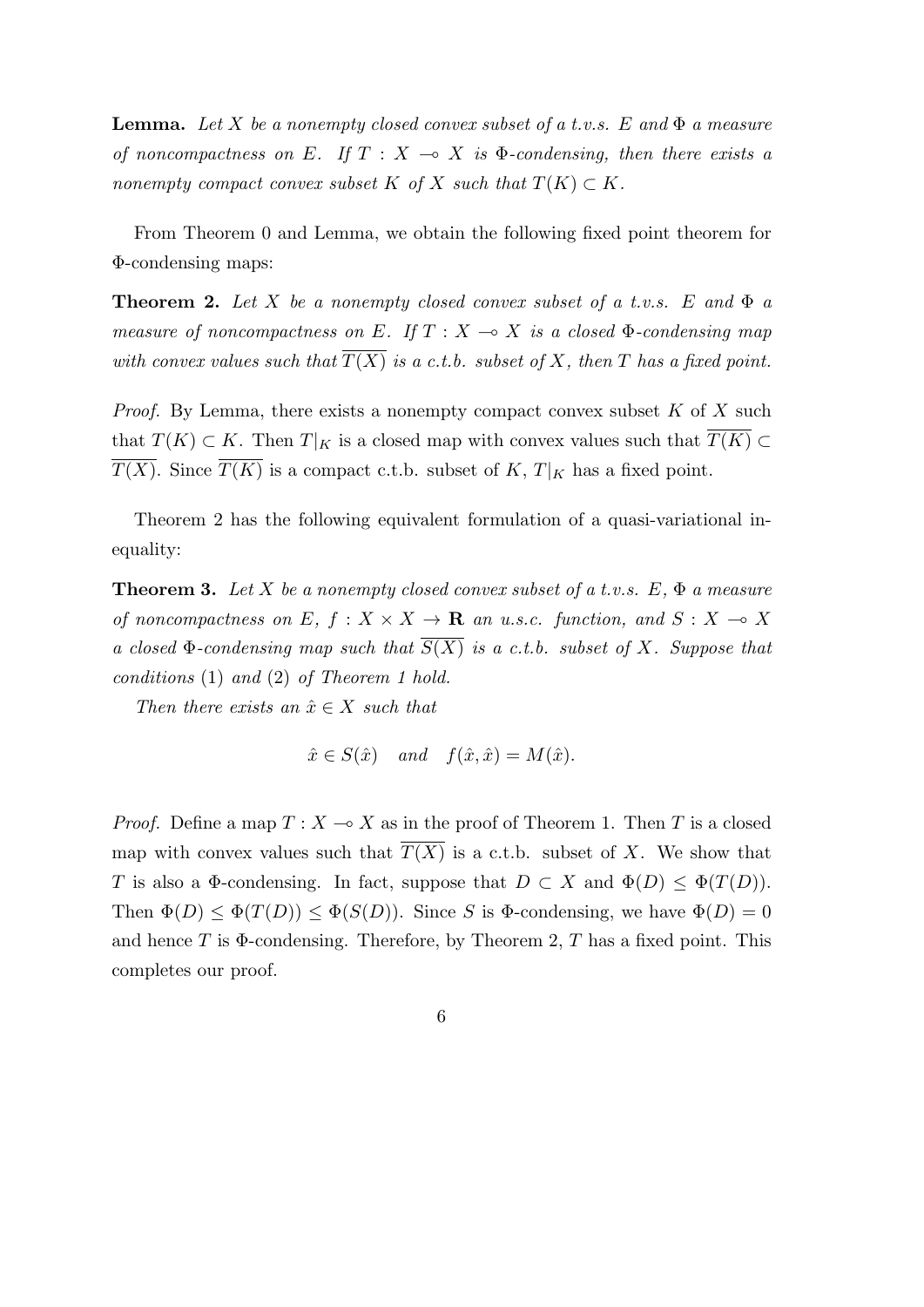**Remark.** If  $f(x, y) \equiv 0$  for all  $x, y \in X$ , then Theorem 3 reduces to Theorem 2.

### **3. Applications to variational inequalities**

In this section, we apply Theorems 1 and 3 to give simple proofs of the variational inequalities of the Hartman-Stampacchia-Browder type.

(i) Hartman and Stampacchia [HS, Lemma 3.1]: *Let K be a compact convex set in*  $\mathbb{R}^n$  and  $B: K \to \mathbb{R}^n$  *a continuous map. Then there exists*  $u_0 \in K$  *such that* 

$$
\langle B(u_0), v - u_0 \rangle \ge 0 \quad for all \quad v \in K.
$$

Put  $X = K$ ,  $f(x, y) = \langle B(x), -y \rangle$ ,  $S(x) = K$  for  $x, y \in K$ , and apply Theorem 1 or 3.

(ii) Browder [B1, Theorem 3; B2, Theorem 2]: *Let E be a t.v.s. on which its topological dual*  $E^*$  *is equipped with a topology such that the pairing*  $\langle , \rangle$ :  $E^* \times E \to \mathbf{R}$  *is continuous. Let K be a compact convex c.t.b. subset of E, and*  $T: K \to E^*$  *continuous. Then there exists a*  $u_0 \in K$  *such that* 

$$
\langle T(u_0), v - u_0 \rangle \ge 0 \quad \text{for all} \quad v \in K.
$$

Apply Theorem 1 as in (i).

(iii) Lions and Stampacchia [LS], Stampacchia [S], and Mosco [M, p.94]: *Let V be an inner product space, X a compact convex subset of V*, and  $a: V \times V \rightarrow \mathbb{R}$ *a continuous bilinear form on V*. Then for every  $v' \in V^*$ , there exists a (unique)  $vector u \in X$  *such that* 

$$
a(u, u - w) \le \langle v', u - w \rangle
$$
 for all  $w \in X$ .

$$
\phantom{0}7
$$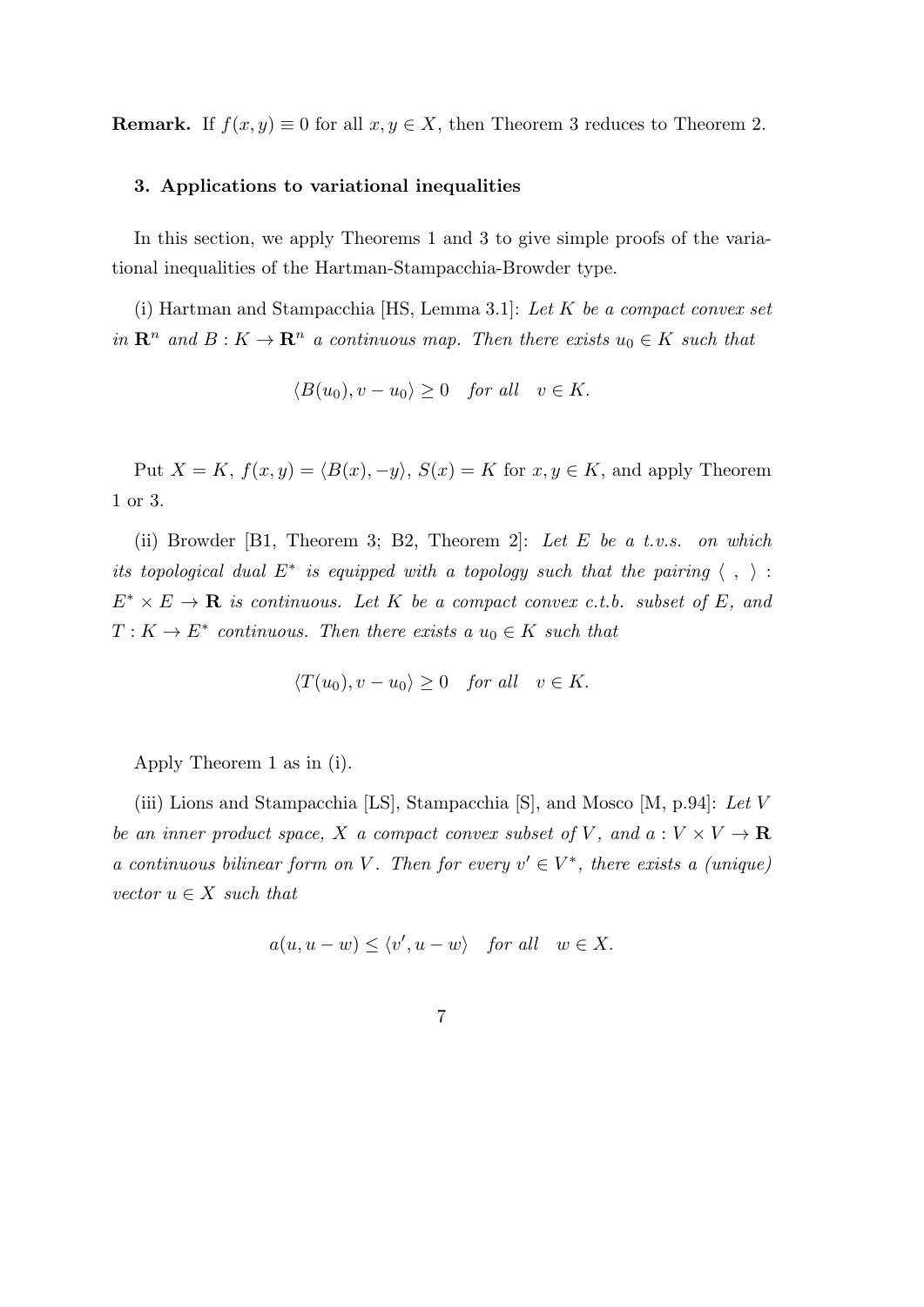Put 
$$
X = K
$$
,  $V = E$ ,  $S(x) = K$  for  $x \in X$ ,  
\n
$$
f(u, w) = a(u, -w) - \langle v', -w \rangle \text{ for } u, w \in X,
$$

and apply Theorem 1.

(iv) Karamardian [K, Lemma 3.2]: *Let X be a compact convex c.t.b. subset of a t.v.s. E*, *F a* topological space,  $g: X \to F$  *a* function, and  $\psi: X \times F \to \mathbf{R}$ *a function.* If for each  $y \in F$ ,  $\psi(\cdot, y)$  *is quasiconvex on X and the function*  $(u, v) \mapsto \psi(u, g(v))$  *is continuous on*  $X \times X$ *, then there exists an*  $\overline{x} \in X$  *such that* 

$$
\psi(\overline{x}, g(\overline{v})) \le \psi(x, g(\overline{x})) \quad \text{for all} \quad x \in X.
$$

Put  $S(x) = X$ ,  $f(x, y) = -\psi(y, g(x))$  for  $x, y \in D$ , and apply Theorem 1.

Note that Karamardian [K] applied (iv) to obtain a variational inequality (v) in below, Fan's best approximation theorem, and a solution of the generalized complementarity theorem [K, Theorem 3.1].

(v) Karamardian [K, Corollary 3.1], Juberg and Karamardian [JK, Lemma], Park [P1, Corollary 1.3]: *Let X be a compact convex c.t.b. subset of a t.v.s. E, F a* topological space, and  $\langle , \rangle : F \times E \rightarrow R$  *a function which is linear in the second variable. Suppose that*  $g: X \to F$  *is a function such that*  $(x, y) \mapsto \langle g(x), y \rangle$ *is continuous on*  $X \times E$ *. Then there exists an*  $\overline{x} \in X$  *such that* 

$$
\langle g(\overline{x}), y - \overline{x} \rangle \ge 0 \quad \text{for all} \quad y \in X.
$$

Put  $S(x) = X$ ,  $f(x, y) = \langle g(x), -y \rangle$  for  $x, y \in X$ , and apply Theorem 1.

(vi) Parida, Sahoo, and Kumar [PSK, Theorem 3.1], Behera and Panda [BP, Theorem 2.2], Siddiqi, Khaliq, and Ansari [SKA]: *Let X be a compact convex c.t.b. subset of a t.v.s. E on which E<sup>∗</sup> is equipped with a topology such that the pairing*  $\langle , \rangle : E^* \times E \to \mathbf{R}$  is continuous,  $T : X \to E^*$  and  $\theta : K \times K \to E$  continuous *maps such that*

 $\langle T(y), \theta(y, y) \rangle \geq 0$  *for all*  $y \in X$ *; and* 

(2) *for each*  $y \in X$ *, the function*  $\langle Ty, \theta(\cdot, y) \rangle : X \to \mathbf{R}$  *is quasiconvex.* 

*Then there exists an*  $x_0 \in X$  *such that* 

$$
\langle T(x_0), \theta(y, x_0) \rangle \ge 0 \quad for all \quad y \in X.
$$

Put  $S(x) = X$ ,  $f(x, y) = -\langle T(x), \theta(y, x) \rangle$  for  $x, y \in X$ , and apply Theorem 1.

$$
8 \\
$$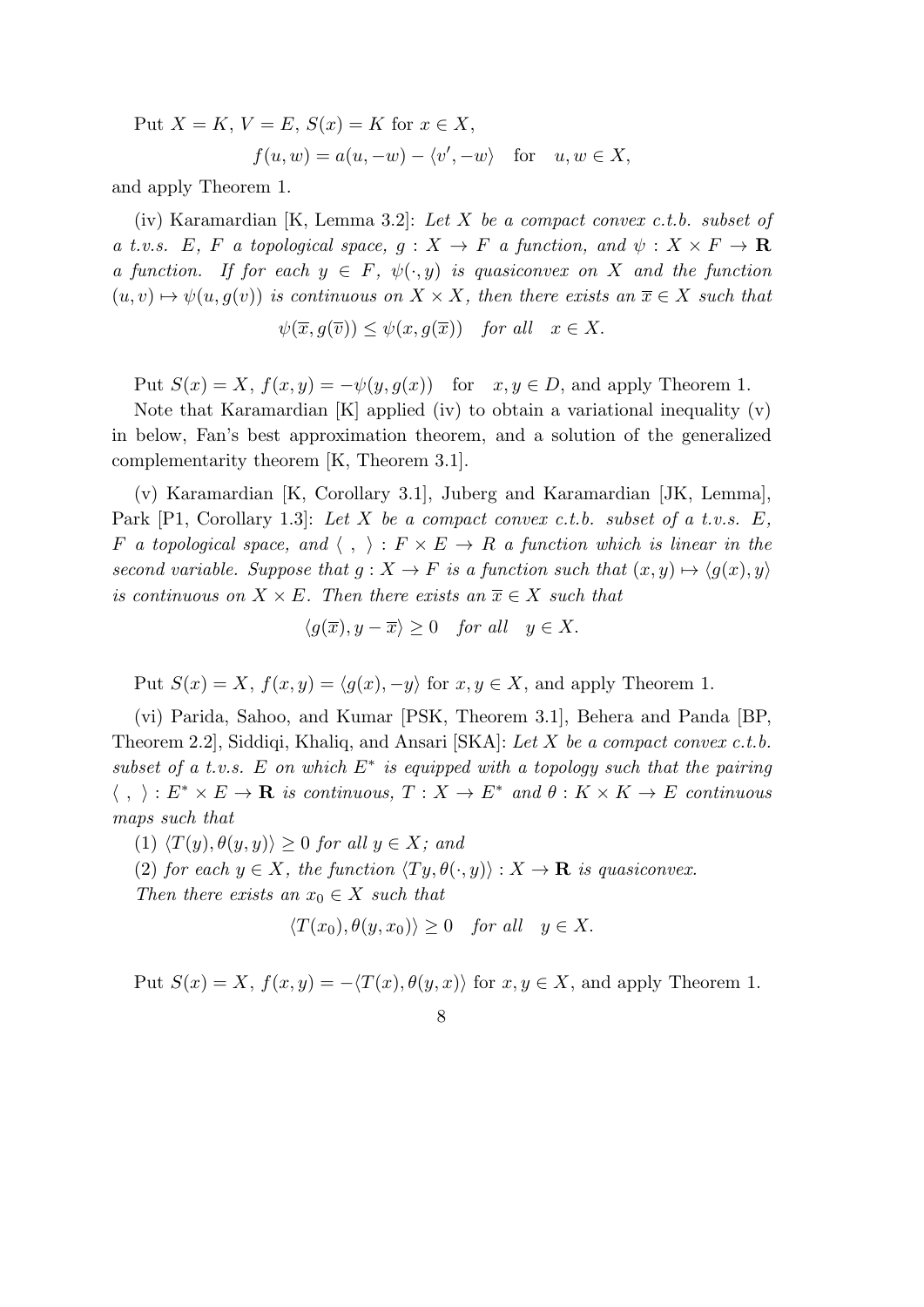**Remarks.** 1. Note that (ii) and (iv)-(vi) are stated in more general forms than the originally given ones.

2. In the frame of the KKM theory, some of (i)-(vi) can be obtained without assuming the property of c.t.b. However, in this section, we wanted to show the applicability of the Idzik theorem.

### **4. A noncompact infinite optimization problem**

As an another application of the Idzik theorem, in this section, we consider a noncompact infinite optimization problem for a non-locally convex t.v.s.

Let *I* be any index set and, for each  $i \in I$ ,  $E_i$  be a t.v.s. For subsets  $X_i \subset E_i$ , we use the notation

$$
X = \prod_{i \in I} X_i \quad \text{and} \quad X^i = \prod_{j \in I, j \neq i} X_j.
$$

For each  $x \in X$ ,  $x_i \in X_i$  denotes its *i*th coordinate and  $x^i \in X^i$  the projection of *x* in  $X^i$ . Let  $x = (x^i, x_i)$ .

From Theorem 0, we deduce the following:

**Theorem 4.** Let I be an index set, and for each  $i \in I$ ,  $X_i$  be a convex subset of *a t.v.s.*  $E_i$ ,  $D_i$  *be a nonempty compact subsets of*  $X_i$  *such that*  $D = \prod_{i \in I} D_i$  *is a* c.t.v. subset of  $E = \prod_{i \in I} E_i$ . For each  $i \in I$ , let  $f_i : X = \prod_{i \in I} X_i \to \mathbf{R}$  be an *u.s.c. function, and*  $S_i: X^i \to D_i$  *a closed map such that* 

(1) *the function*  $M_i$  *defined on*  $X^i$  *by* 

$$
M_i(x^i) = \sup_{y \in S_i(x^i)} f_i(x^i, y) \quad \text{for} \quad x^i \in X^i
$$

*is l.s.c.; and*

(2) *for each*  $x^i$  ∈  $X^i$ *, the set* 

$$
T_i(x^i) = \{ y \in S_i(x^i) : f_i(x^i, y) = M_i(x^i) \}
$$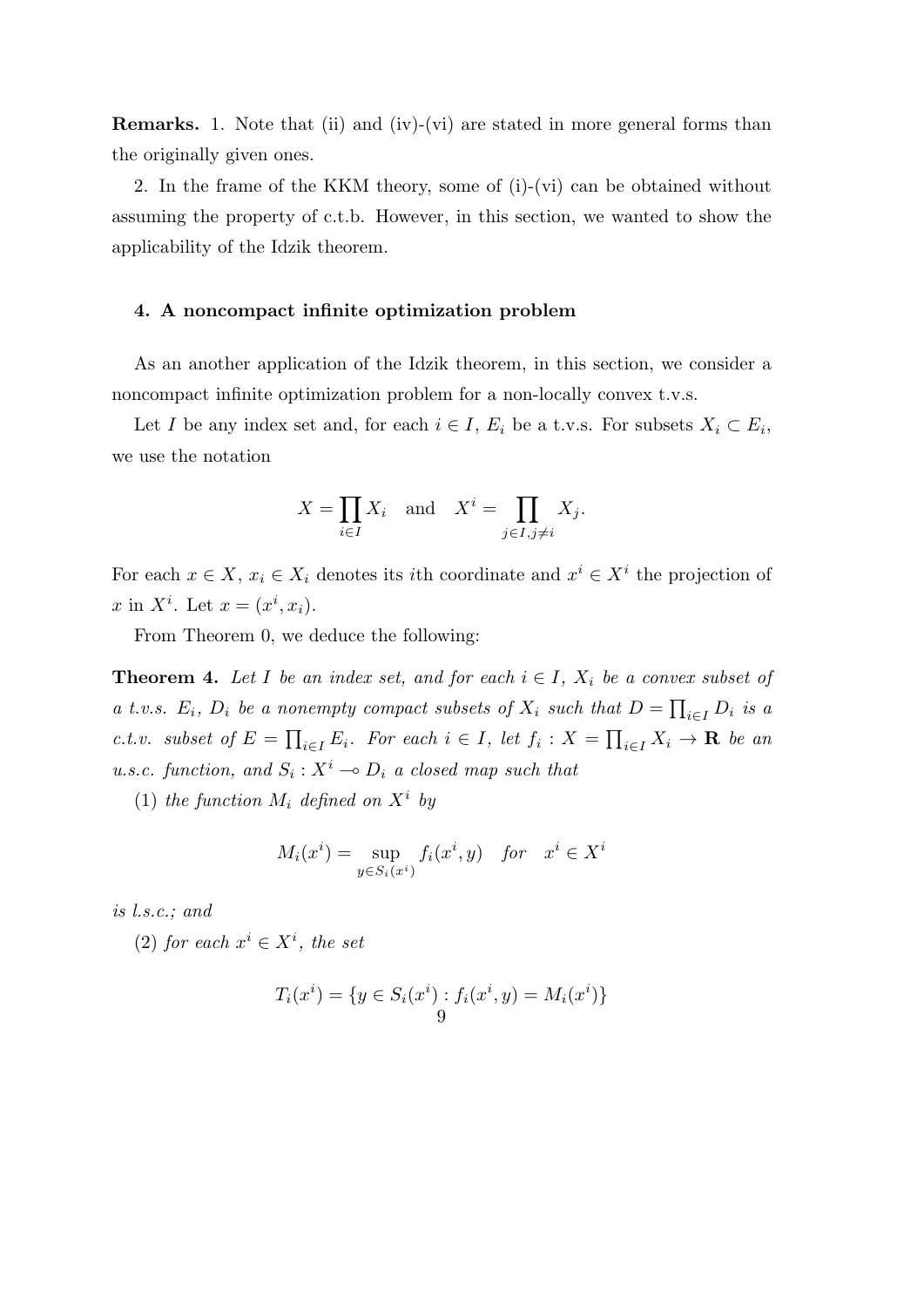*is convex.*

*Then there exists an*  $\overline{x} \in D$  *such that for each*  $i \in I$ *,* 

$$
\overline{x}_i \in S_i(\overline{x}^i)
$$
 and  $f_i(\overline{x}^i, \overline{x}_i) = M_i(\overline{x}^i)$ .

*Proof.* As in the proof of Theorem 1, the map  $T_i: X^i \to D_i$  is a closed compact map. Define  $T: X \rightarrow D$  by

$$
T(x) = \prod_{i \in I} T_i(x^i) \quad \text{for} \quad x \in X.
$$

Then *T* is also a closed compact map with convex values by [F, Lemma 3] and the assumption (2). Since  $T(X) \subset D$  is c.t.v., by Theorem 0, *T* has a fixed point  $\overline{x} \in D$ ; that is,  $\overline{x}_i \in T_i(\overline{x}^i) \subset S_i(\overline{x}^i)$  and  $f_i(\overline{x}^i, \overline{x}_i) = M_i(\overline{x}^i)$  for all  $i \in I$ . This completes our proof.

**Remarks.** 1. If each  $E_i$  is locally convex and each  $f_i$  and  $S_i$  are continuous, then Theorem 4 reduces to Idzik [I1, Theorem 7], which includes later works of Im and Kim [IK, Theorem 2] and Kaczynski and Zeidan [KZ]. In [I2, Theorem 7], a related result has been proved for a general t.v.s.

2. Instead of the compactness of  $S_i$ , as in Theorem 3, we may obtain a result for  $\Phi$ -condensing maps  $S_i$ .

From Theorem 4, we obtain the following infinite version of the Nash equilibrium theorem:

**Theorem 5.** Let  $I$  be an index set, and for each  $i \in I$ ,  $X_i$  be a nonempty compact *convex subset of a t.v.s.*  $E_i$  *such that*  $X = \prod_{i \in I} X_i$  *is a c.t.b. subset of*  $E =$  $\prod_{i \in I} E_i$ *. For each*  $i \in I$ *, let*  $f_i : X \to \mathbf{R}$  *be a continuous function such that for each given point*  $x^i \in X^i$ ,  $x_i \mapsto f(x^i, x_i)$  *is a quasiconcave function on*  $X_i$ . Then *there exists an*  $\overline{x} \in X$  *such that* 

$$
f_i(\overline{x}) = f_i(\overline{x}^i, \overline{x}_i) = \max_{y_i \in X_i} f_i(\overline{x}^i, y_i) \text{ for each } i \in I.
$$

*Proof.* Let  $D_i = X_i$  and  $S_i(x^i) = X_i$  for each  $x^i \in X^i$  and each  $i \in I$ . Then  $S_i$ is a continuous map. Since each  $f_i$  and  $S_i$  are continuous with compact values, condition (1) of Theorem 4 is satisfied by the theorem of Berge [B]. Note that condition  $(2)$  holds by the quasiconcavity of  $f_i$ . Therefore, the conclusion follows from Theorem 4 immediately.

$$
10\quad
$$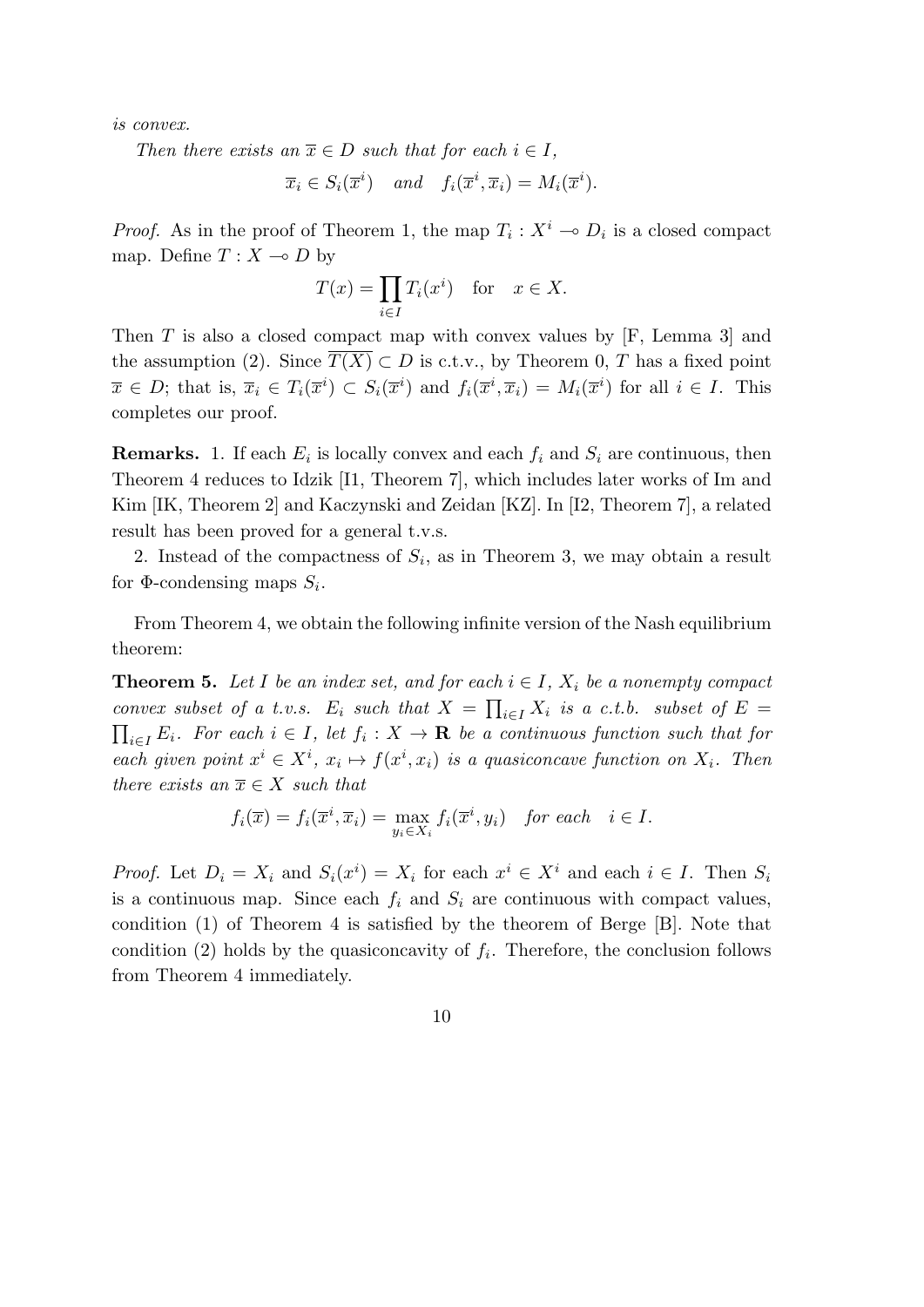**Remarks.** 1. Note that Ma [M, Theorem 4] already established Theorem 5 without assuming that  $X$  is c.t.b. A generalization of Ma's theorem was given in [12, Theorem 7].

2. Nash's original theorem is the case  $E_i$  are Euclidean spaces and *I* is finite. See [N].

#### **REFERENCES**

- [BP] A. Behera and G. K. Panda, *A generalization of Browder's theorem*, Bull. Inst. Math. Academia Sinica **21** (1993), 183–186.
- [B] C. Berge, *Espaces Topologique*, Dunod, Paris, 1959.
- [B1] F. E. Browder, *A new generalization of the Schauder fixed point theorem*, Math. Ann. **74** (1967), 285–290.
- [B2] , *The fixed point theory of multi-valued mappings in topological vector spaces*, Math. Ann. **177** (1968), 283–301.
- [F] Ky Fan, *Fixed-point and minimax theorems in locally convex topological linear spaces*, Proc. Nat. Acad. Sci. USA **38** (1952), 121–126.
- [H] O. Hadžić, *Fixed point theory in topological vector spaces*, Univ. of Novi Sad, Novi Sad, 1984..
- [HS] P. Hartman and G. Stampacchia, *On some nonlinear elliptic differential equations*, Acta Math. **115** (1966), 271–310.
- [I1] A. Idzik, *Remarks on Himmelberg's fixed point theorems*, Bull. Acad. Polon. Sci. Ser. Sci. Math. Astronom. Phys. **26** (1978), 909–912.
- [I2] , *Fixed point theorems for families of functions*, Bull. Acad. Polon. Sci. Ser. Sci. Math. Astronom. Phys. **26** (1978), 913–916.
- [I3] , *Almost fixed point theorems*, Proc. Amer. Math. Soc. **104** (1988), 779–784.
- [IK] S. M. Im and W. K. Kim, *An application of Himmelberg's fixed point theorem to noncompact optimization problems*, Bull. Inst. Math. Acad. Sinica **19** (1991), 1–5.
- [JK] R. K. Juberg and S. Karamardian, *On variational type inequalities*, Boll. Un. Mat. Ital. (4) **7** (1973), 336–338.
- [KZ] T. Kaczynski and V. Zeidan, *An application of Ky Fan fixed point theorem to an optimization problem*, Nonlinear Anal. TMA **13** (1989), 259–261.
- [K] S. Karamardian, *Generalized complementarity problem*, J. Optim. Th. Appl. **8** (1971), 161–168.
- [LS] J. L. Lions and G. Stampacchia, *Variational inequalities*, Comm. Pure Appl. Math. **20** (1967), 493–519.
- [M] T.-W. Ma, *On sets with convex sections*, J. Math. Anal. Appl. **27** (1969), 413–416.
- [MTY] G. B. Mehta, K.-K. Tan and X.-Z. Yuan, *Maximal elements and generalized games in locally convex topological vector spaces*, Bull. Pol. Acad. Sci. Math. **42** (1994), 43–53.
- [Mo] U. Mosco, *Implicit variational problems and quasi variational inequalities*, Nonlinear Operators and the Calculus of Variations, Lect. Notes in Math. **543** (1976), 83–156.
- [N] J. Nash, *Non-cooperative games*, Ann. Math. **54** (1951), 286–293.
- [PSK] J. Parida, M. Sahoo and A. Kumar, *A variational-like inequality problem*, Bull. Austral. Math. Soc. **39** (1989), 225–231.